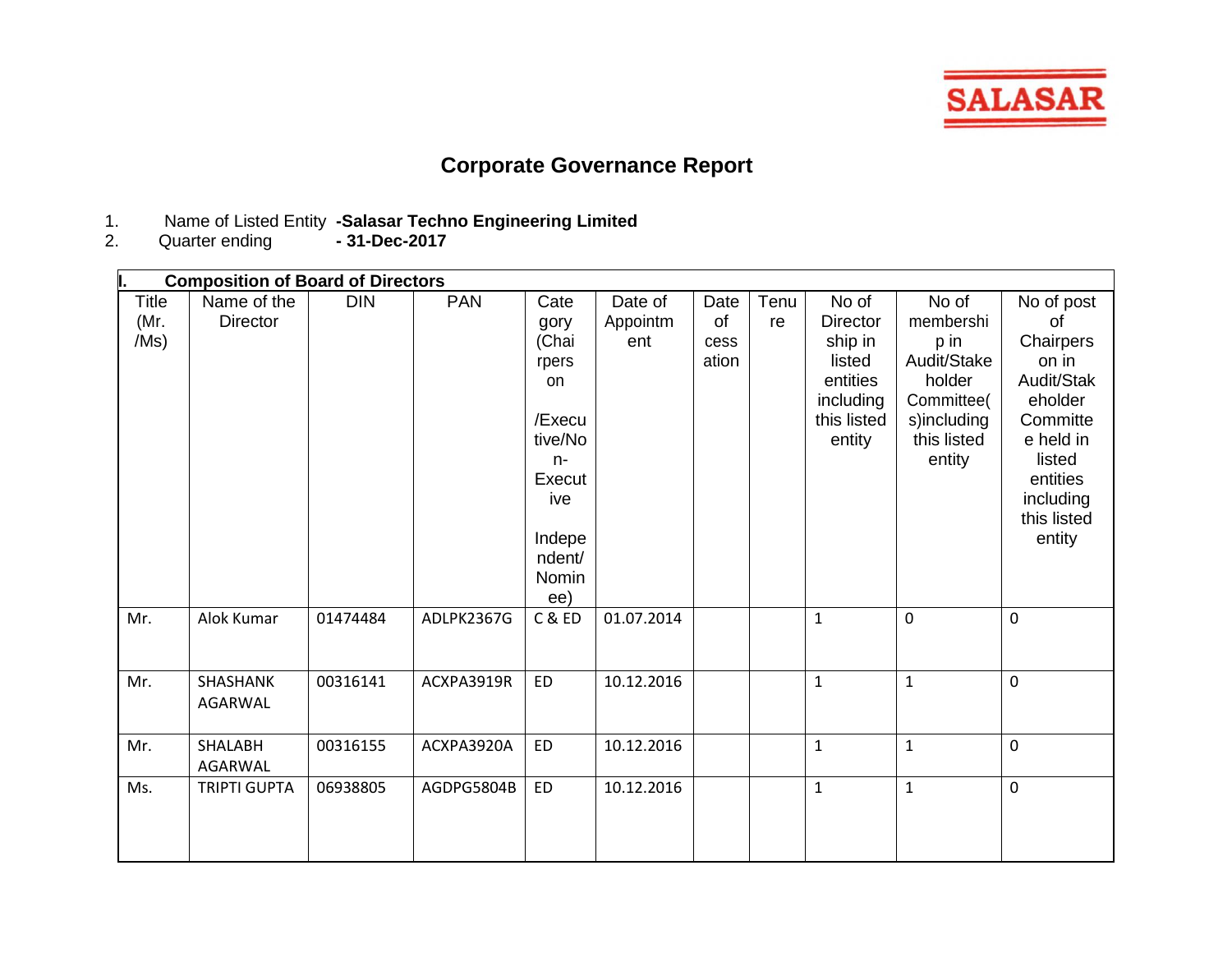

| Mr. | Anil Kumar<br>Jain  | 00204935 | AALPJ7112M     | NED, ID | 19.01.2017 | 0.11 |   | 1              | <b>T</b> |
|-----|---------------------|----------|----------------|---------|------------|------|---|----------------|----------|
| Mr. | Vijay Kumar<br>Jain | 00281757 | AAGPJ5599K     | NED, ID | 19.01.2017 | 0.11 |   |                | 0        |
| Mr. | Sanjay<br>Chandak   | 07663328 | ADWPC4676<br>D | NED, ID | 19.01.2017 | 0.11 |   | $\overline{2}$ | 1        |
| Mr. | Amit Jain           | 06783422 | ABNPJ0768J     | NED, ID | 23.06.2017 | 0.6  | 1 | $\mathbf{0}$   | 0        |

# SALASAR TECHNO ENGINEERING LE

cal Works: Unit-I: Khasra No. 265, 281- 283, Vill.- Parsaun- Dasna, P.O.- Jindal Nagar, Distt. Hapur- 201318 (U.P.) Ph.: +91 8938802180 / 7351991000 Fax: +91-11-45823834 Unit-II: Khasra No. 1184, 1185, Vill.- Khera, P.O. Pilkhuwa, Teshil Hapur, Distt. Hapur- 245304 (U.P.) Ph.: +9189388 Office: KL - 46, Kavi Nagar, Ghaziabad-201002 (U.P.) Ph. : +91 120 - 6546670, Fax: 91 - 11 - 45823834 CIN No. U23201DL2001PLC174076 E-mail: towers@salasartechno.com Website: www.salasartechno.com

### An ISO 9001:2015, 14001:2015 & 18001:2007 CERTIFIED COMPANY

Regd office: E - 20, South Extension - 1, New Delhi - 110049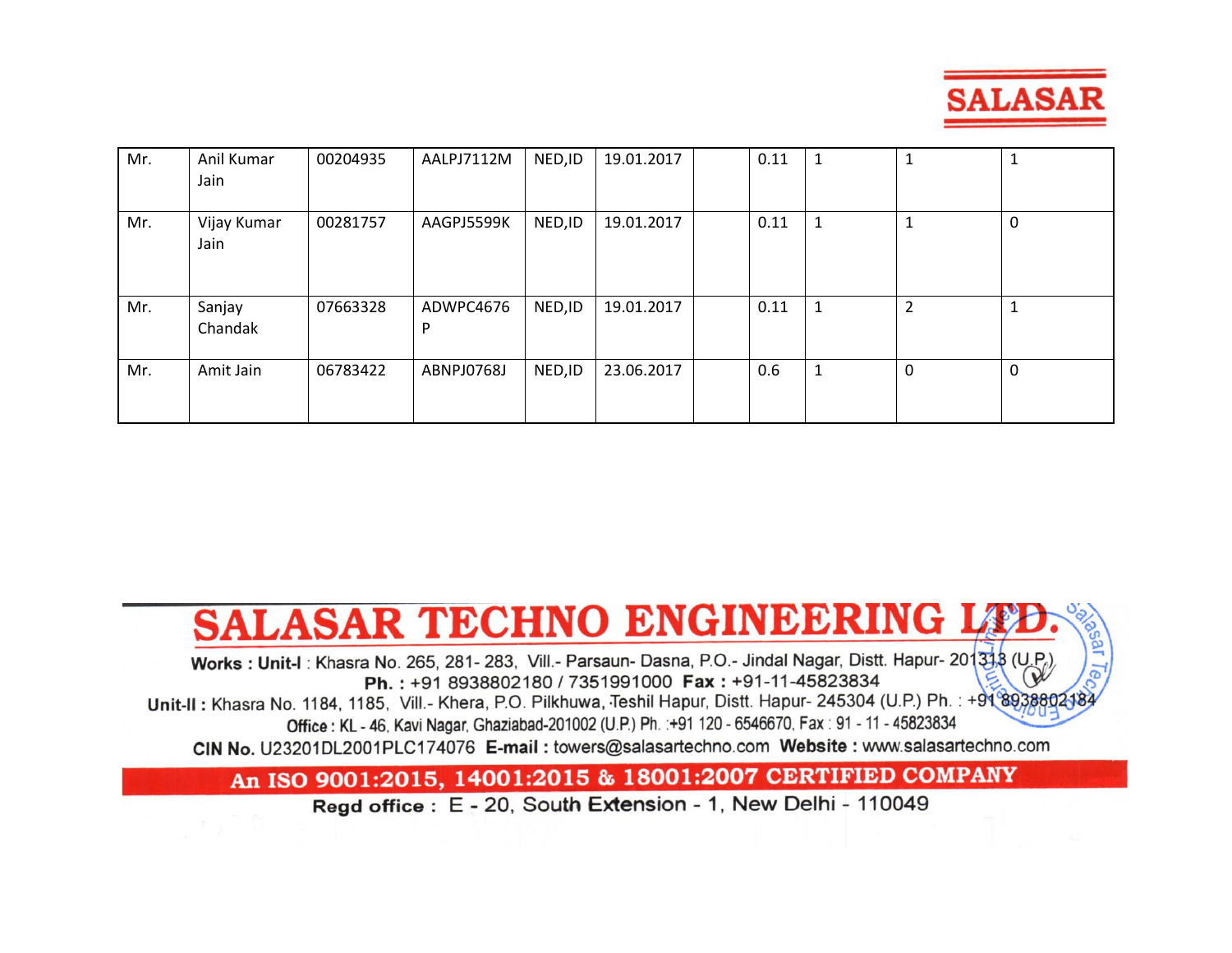

#### **II. Composition of Committees**

| <b>Audit Committee</b> |                      |          |                               |  |  |
|------------------------|----------------------|----------|-------------------------------|--|--|
| Sr. No.                | Name of the Director | Category | <b>Chairperson/Membership</b> |  |  |
|                        | SHASHANK AGARWAL     | ED       | Member                        |  |  |
|                        | Anil Kumar Jain      | NED, ID  | Chairperson                   |  |  |
|                        | Sanjay Chandak       | NED, ID  | Member                        |  |  |
|                        | Vijay Kumar Jain     | NED, ID  | Member                        |  |  |

| <b>Stakeholders Relationship Committee</b> |                             |          |                               |  |  |
|--------------------------------------------|-----------------------------|----------|-------------------------------|--|--|
| Sr. No.                                    | <b>Name of the Director</b> | Category | <b>Chairperson/Membership</b> |  |  |
|                                            | SHALABH AGARWAL             | ED       | Member                        |  |  |
|                                            | <b>TRIPTI GUPTA</b>         | ED       | Member                        |  |  |
|                                            | Sanjay Chandak              | NED.ID   | Chairperson                   |  |  |

| <b>Risk Management Committee</b> |                      |          |                               |  |  |
|----------------------------------|----------------------|----------|-------------------------------|--|--|
| Sr. No.                          | Name of the Director | Category | <b>Chairperson/Membership</b> |  |  |

| Nomination and Remuneration Committee |                      |          |                               |  |  |
|---------------------------------------|----------------------|----------|-------------------------------|--|--|
| Sr. No.                               | Name of the Director | Category | <b>Chairperson/Membership</b> |  |  |
|                                       | Anil Kumar Jain      | NED.ID   | Chairperson                   |  |  |
|                                       | Vijay Kumar Jain     | NED, ID  | Member                        |  |  |
|                                       | Amit Jain            | NED.ID   | Member                        |  |  |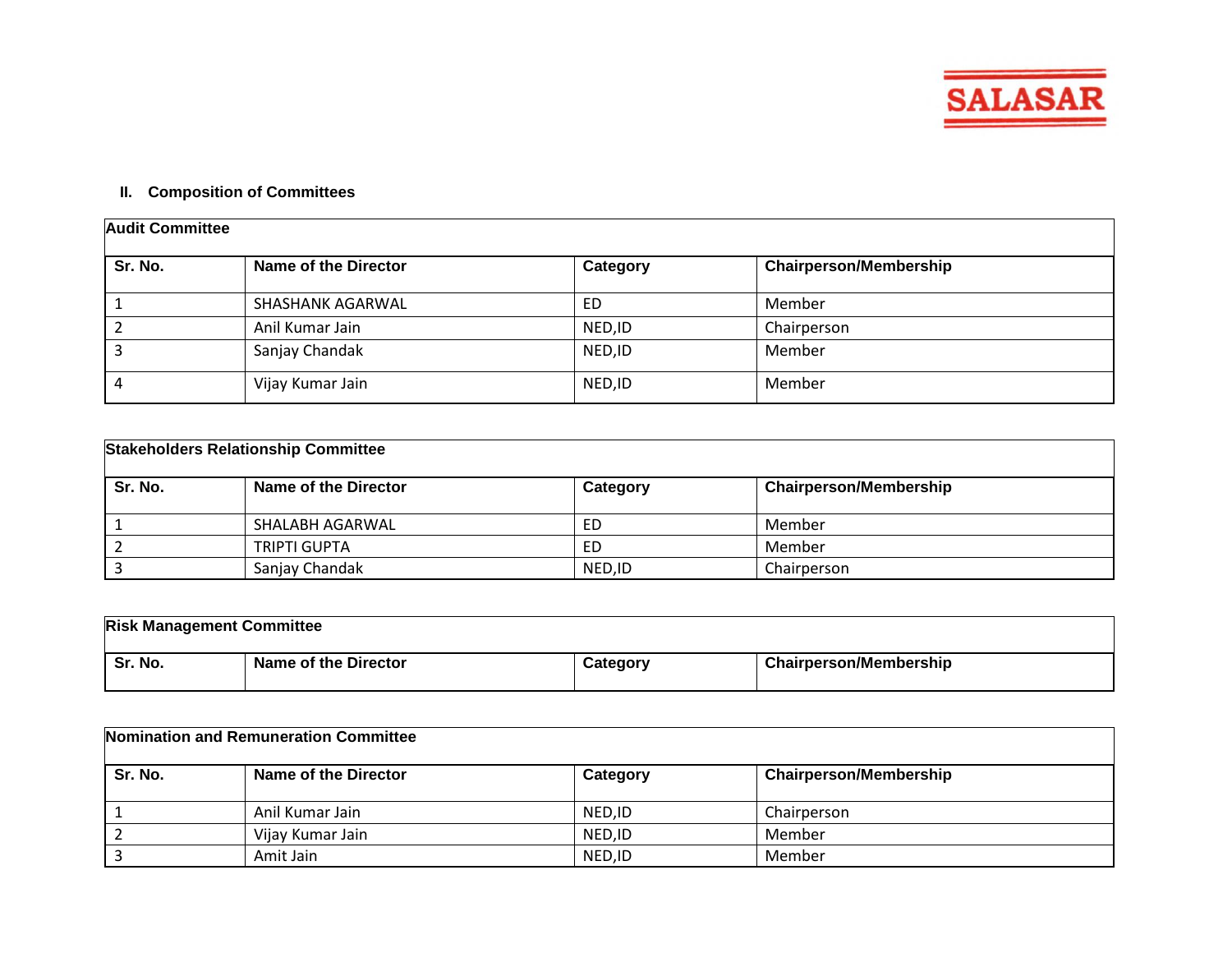

| III.<br><b>Meeting of Board of Directors</b>           |                                                        |                                                                        |  |  |  |
|--------------------------------------------------------|--------------------------------------------------------|------------------------------------------------------------------------|--|--|--|
| Date(s) of Meeting (if any) In the<br>previous quarter | Date(s) of Meeting (if any) in the relevant<br>quarter | Maximum gap between any two consecutive<br>meeting (in number of days) |  |  |  |
| 08-Jul-2017                                            |                                                        | 122                                                                    |  |  |  |
| 19-Jul-2017                                            |                                                        |                                                                        |  |  |  |
| 11-Sep-2017                                            |                                                        |                                                                        |  |  |  |
| 25-Sep-2017                                            |                                                        |                                                                        |  |  |  |
| 30-Sep-2017                                            | 14-Nov-2017                                            |                                                                        |  |  |  |
|                                                        | 23-Oct-2017                                            |                                                                        |  |  |  |

| IV.<br><b>Meeting of Committees</b>       |                                                                   |              |              |                                                                                                                       |  |  |
|-------------------------------------------|-------------------------------------------------------------------|--------------|--------------|-----------------------------------------------------------------------------------------------------------------------|--|--|
| Name of the<br>committee                  | Date(s) of meeting of<br>the committee in the<br>relevant quarter | met(details) | meeting      | Whether requirement of Quorun Previous quarter Maximum gap between any two consecutive<br>meeting (in number of days) |  |  |
| Audit<br>Committee                        | 14-Nov-2017                                                       | Yes          | 04-Sept-2017 | 70                                                                                                                    |  |  |
| Nomination &<br>Remuneration<br>Committee |                                                                   | Yes          | 18-Sept-2017 |                                                                                                                       |  |  |